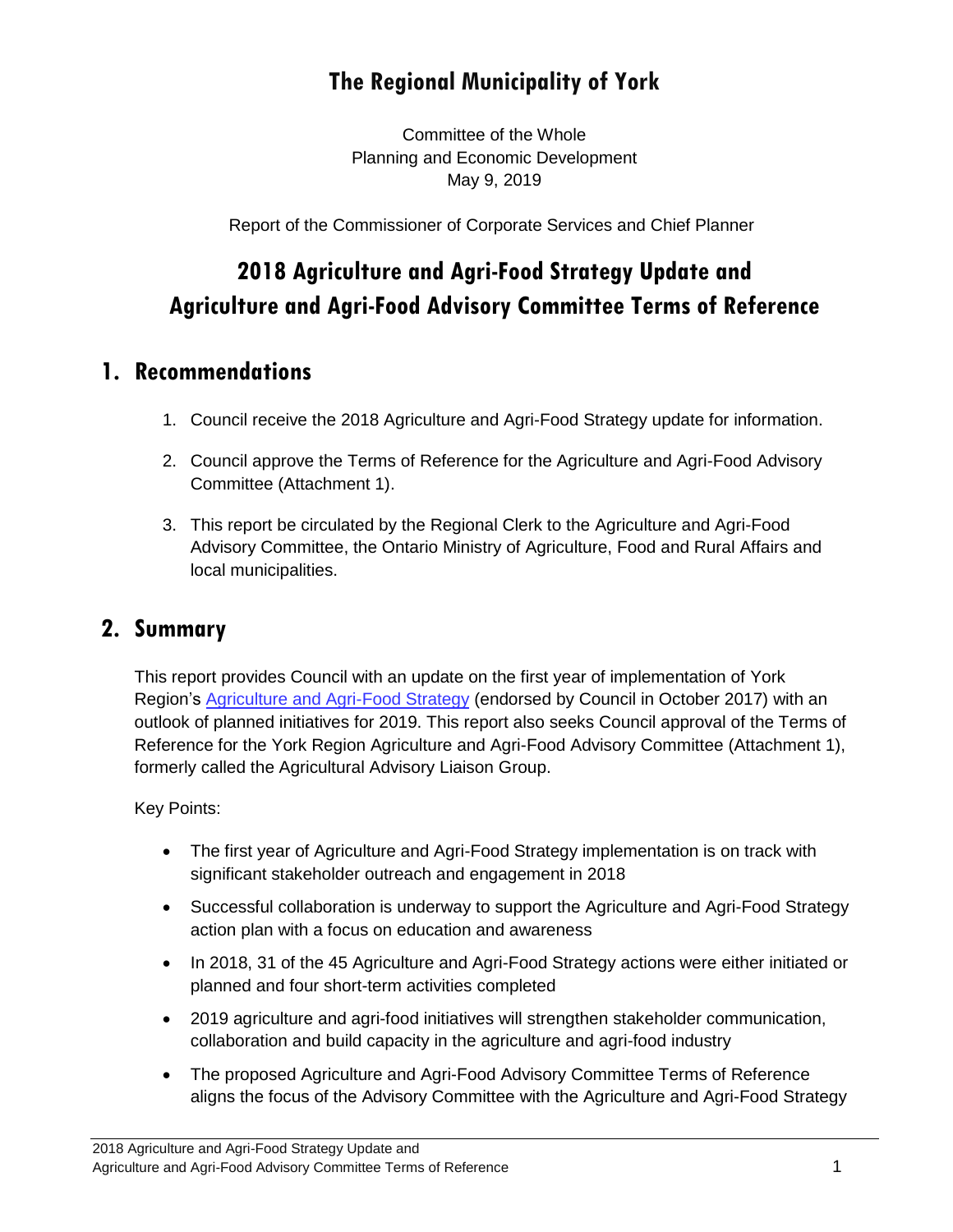and makes the structure and operations of the Terms of Reference consistent with other Regional advisory committees

# **3. Background**

## **The Agriculture and Agri-Food sector contributes \$2.7B to York Region's Gross Domestic Product (GDP)**

York Region is home to a vibrant agri-food industry with more than 700 farm-based businesses and 270 food and beverage manufacturers and distributors that contribute to the Region's economic vitality. The agri-food sector in York Region includes everything from farms to processors, food retailers and restaurants, and provides approximately 57,000 jobs and generates \$2.7 billion in GDP for York Region. Based on the 2016 Census of Agriculture, gross farm sales (a measure of farm business income) for primary food production in the Region, grew to approximately \$301 million.

#### **In 2017, Council approved the Agriculture and Agri-Food Strategy to guide longterm growth of the sector**

Supporting the farming community remains a priority for Council. In [October 2017,](https://www.york.ca/wps/wcm/connect/yorkpublic/22ee2d68-ab89-44e9-94d3-76dac5fd4cde/oct+12+agri+ex.pdf?MOD=AJPERES) Council approved the Agriculture and Agri-Food Strategy (the Strategy) developed in collaboration with the Agriculture and Agri-Food Advisory Committee (Advisory Committee) and local municipalities. The Strategy sets direction for long-term growth of the agriculture and agri-food sector and guides development of policy and program initiatives.

The Strategy articulates a comprehensive set of objectives defined within five strategic goal areas and 45 action items to be implemented over five years. The five strategic goals are to:

- 1. Strengthen communication and collaboration with York Region, local municipalities and the agri-food sector
- 2. Support the agri-food sector through integrated land use planning and economic development
- 3. Support increased capacity for value added agri-food processing and support services
- 4. Leverage location within GTA and proximity to customers through direct farm marketing and meet demand for local food production
- 5. Provide support for business retention and expansion of primary agricultural production within York Region

Progress on the Agriculture and Agri-Food Strategy initiatives is reported to Council as part of the annual update.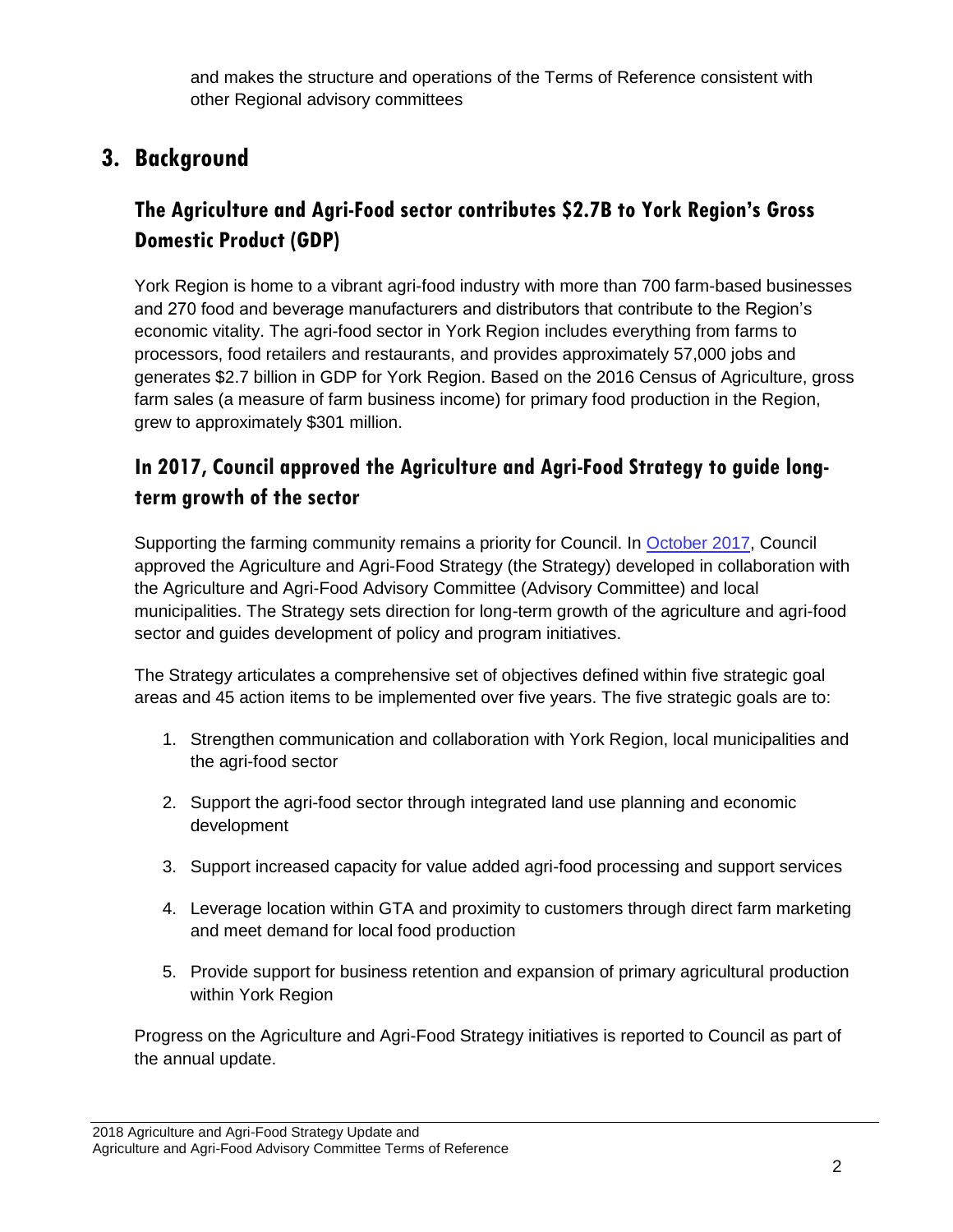## **The Agriculture and Agri-Food Advisory Committee provides advice on the protection and promotion of agriculture and farming in the Region**

The Agriculture and Agri-Food Advisory Committee is a volunteer advisory committee that was created by Regional Council in 2001 as a means to support the agricultural industry and promote healthy rural communities. The Advisory Committee has been involved in activities to promote and protect agriculture and local food in York Region. The group is similar to agricultural advisory committees in the Regions of Halton, Peel and Durham.

York Region Planning and Economic Development staff provide administrative and procedural support to the Advisory Committee and work collaboratively to implement the Strategy action plan.

## **The Agriculture and Agri-Food Advisory Committee is governed by a Terms of Reference that must be reviewed every four years and approved by Council**

The Agriculture and Agri-Food Advisory Committee's Terms of Reference determine its composition and operational guidelines. The group is required to meet quarterly, at a minimum, and individuals, interest groups or organizations may be invited to appear at any meeting as a delegation, or to submit/present information that will assist the Advisory Committee in fulfilling its mandate. Additional meetings may be called by the Chair. Meetings are typically held at the Regional Administrative Centre.

The original Terms of Reference were drafted in 2001 and last updated in 2015. The Terms of Reference for all Regional advisory committees are reviewed at the beginning of each new term of Council.

In December 2018, Council appointed the following Agriculture and Agri-Food Advisory Committee council representatives:

- Councillor Avia Eek on behalf of Mayor Pellegrini, King Township
- Councillor Hugo Kroon on behalf of Mayor Lovatt, Town of Whitchurch-Stouffville

## **4. Analysis**

The analysis below addresses the Agriculture and Agri-Food Strategy update and Terms of Reference review separately.

#### **STRATEGY UPDATE**

#### **Agriculture and Agri-Food Strategy implementation is on track**

The Agriculture and Agri-food Strategy identified 45 action items for implementation over five years (2018-2022) to support and grow the agriculture and agri-food sector.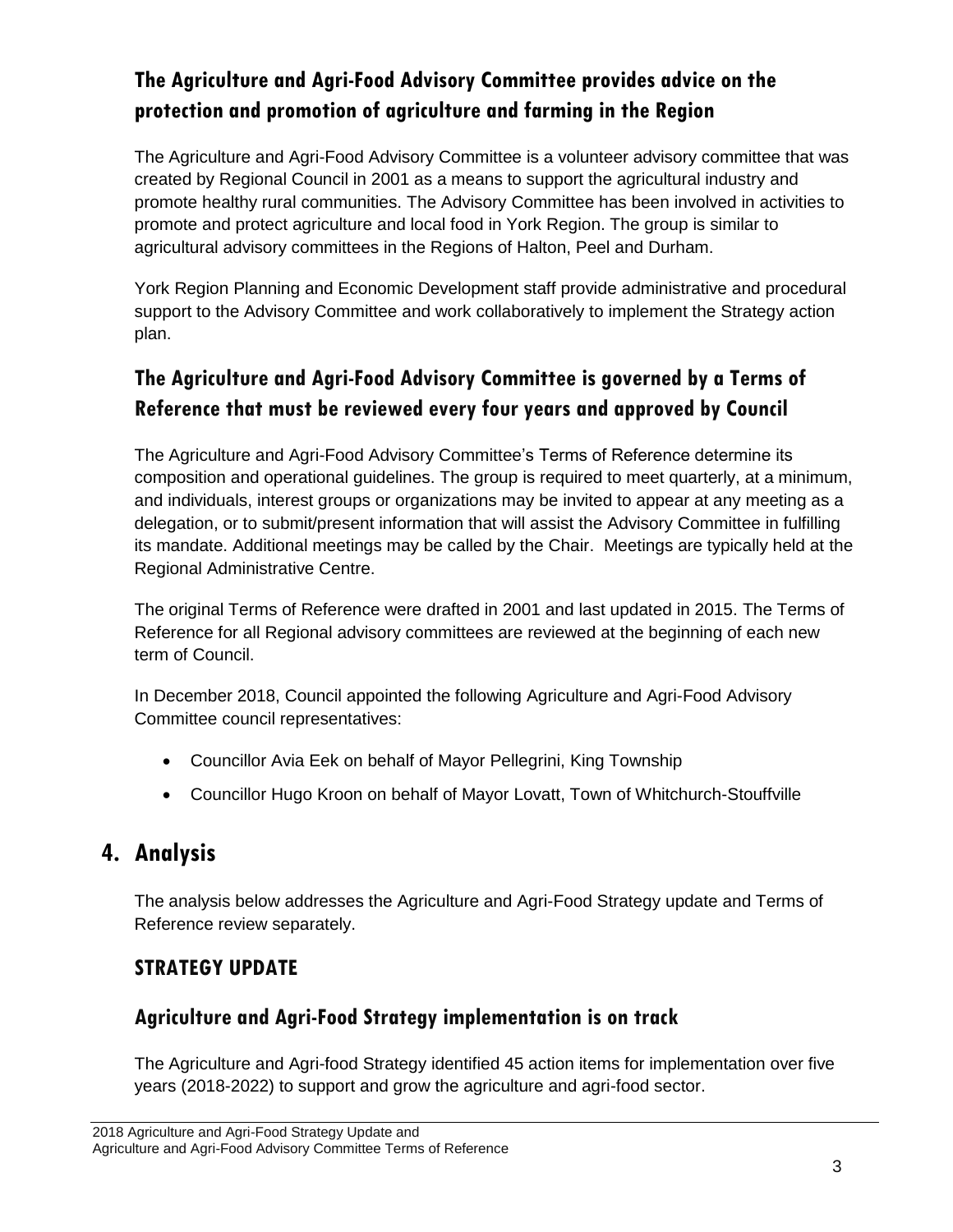In 2018, York Region staff worked closely with local municipal partners, the Agriculture and Agri-Food Advisory Committee, and agri-food stakeholders to evaluate the action items and develop a workplan to execute the Strategy.

As of December 2018, 31 of the 45 action items (68 per cent) were either initiated or planned. These include showcasing agricultural innovators/champions in the Region, launching a local food awareness campaign, supporting Golden Horseshoe Food and Farming Alliance on a project basis, facilitating relationships between producers, processors and retailers. A summarized list of action items grouped by status (initiated, planned, new and completed) is outlined in Attachment 2.

## **Four of five short-term action items were completed since adoption of the Agriculture and Agri-Food Strategy**

In 2018, the following short term action items were completed:

- Hiring of Agriculture and Agri-Business Specialist in Economic Strategy dedicated to supporting the agriculture and agri-food sector in the Region
- Development of a strategic communications plan to strengthen collaboration and communication with local municipalities and the agri-food sector
- Participation in consultation and review of Greater Golden Horseshoe's Agricultural System policies (led by Ontario Ministry of Agriculture, Food and Rural Affairs)
- Development of the annual York Farm Fresh Guide Maps (2018) to raise awareness of locally produced agricultural products

## **Significant outreach occurred in 2018 with over 300 agri-food stakeholders to raise awareness of the Agriculture and Agri-Food Strategy**

A key focus for 2018 was to engage with agri-food stakeholders to build partnerships and leverage resources to execute the Strategy. Staff hosted and/or attended over twenty five agrifood related events or meetings engaging over 300 stakeholders to raise awareness of the Strategy. The organizations engaged include the York Federation of Agriculture, York Region Food Network, York Farm Fresh Association, York Beef Producers, the Holland Marsh Growers' Association, and the Golden Horseshoe Food and Farming Alliance among others.

## **The Region established funding partnerships to deliver projects that align with the Agriculture and Agri-Food Strategy**

York Region staff collaborated with two community partners, York Farm Fresh and Holland Marsh Growers Association to establish funding partnerships for 2018-2019 to deliver projects that support the Strategy.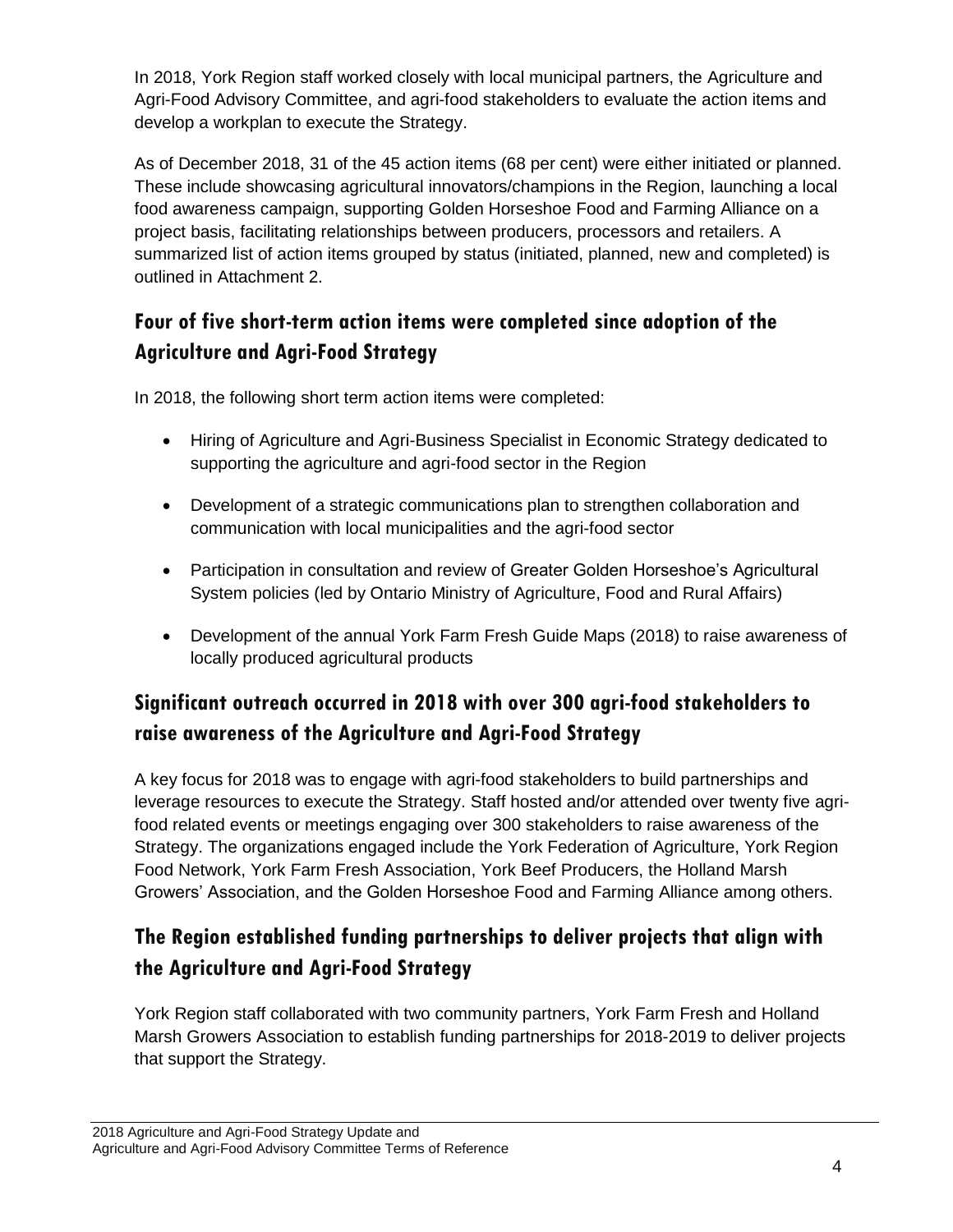- **Local Food Promotion:** York Farm Fresh connects York Region communities to locally grown products at farms and farmers markets. The Region funded York Farm Fresh as a service delivery agent for projects that directly align with the Strategy. Deliverables include raising awareness of locally produced agricultural products and the development of the local Farm Fresh Guide Map for 2019.
- **Economic Impact Study for the Holland Marsh:** The Holland Marsh is one of the two specialty crop areas within the Province. More than half of the Holland Marsh is located within York Region; a significant driver for local economy. The Region provided funding to the Holland Marsh Growers Association, leveraging provincial Rural Economic Development funding for an economic impact study of the Holland Marsh. Other project partners include King Township and Simcoe County. The study will be completed by December 2019.

#### **Four agri-food education and awareness workshops were held in 2018**

In 2018, York Region staff delivered four agri-food education and awareness workshops and networking events in collaboration with internal departments and industry stakeholders. Event details include:

- Succession planning and tax management workshops for local farm businesses on January 18, 2018 and April 5, 2018. The workshops were attended by more than 50 farm businesses and provided options for protecting and transitioning family and farm assets, and provided tax management strategies. This was delivered in collaboration with the Agriculture and Agri-Food Advisory Committee.
- Business Waste Reduction Forum on September 28, 2018. The forum was attended by 55 agri-food businesses including food and beverage processors, retailers/grocery stores and food service providers. The forum provided an opportunity to educate and inspire local businesses to implement practical waste reduction solutions to reduce costs and achieve bottom line benefits. Ninety-six percent of the participants indicated that the event either exceeded or met their expectations.
- Asset Mapping Workshop in Newmarket on October 12, 2018. The workshop was attended by ten Regional/municipal staff from Ontario communities, and provided a practical guide to using ConnectON – an agricultural and food asset mapping database. The workshop was delivered by Golden Horseshoe Food and Farming Alliance.

#### **The Advisory Committee members provided input on the Proposed Provincial Agricultural System Mapping Assessment**

The Region is currently conducting a Municipal Comprehensive Review (MCR) to update the Regional Official Plan. As part of this process, agricultural lands are being reviewed and the Province has identified additional lands as potential Prime Agriculture.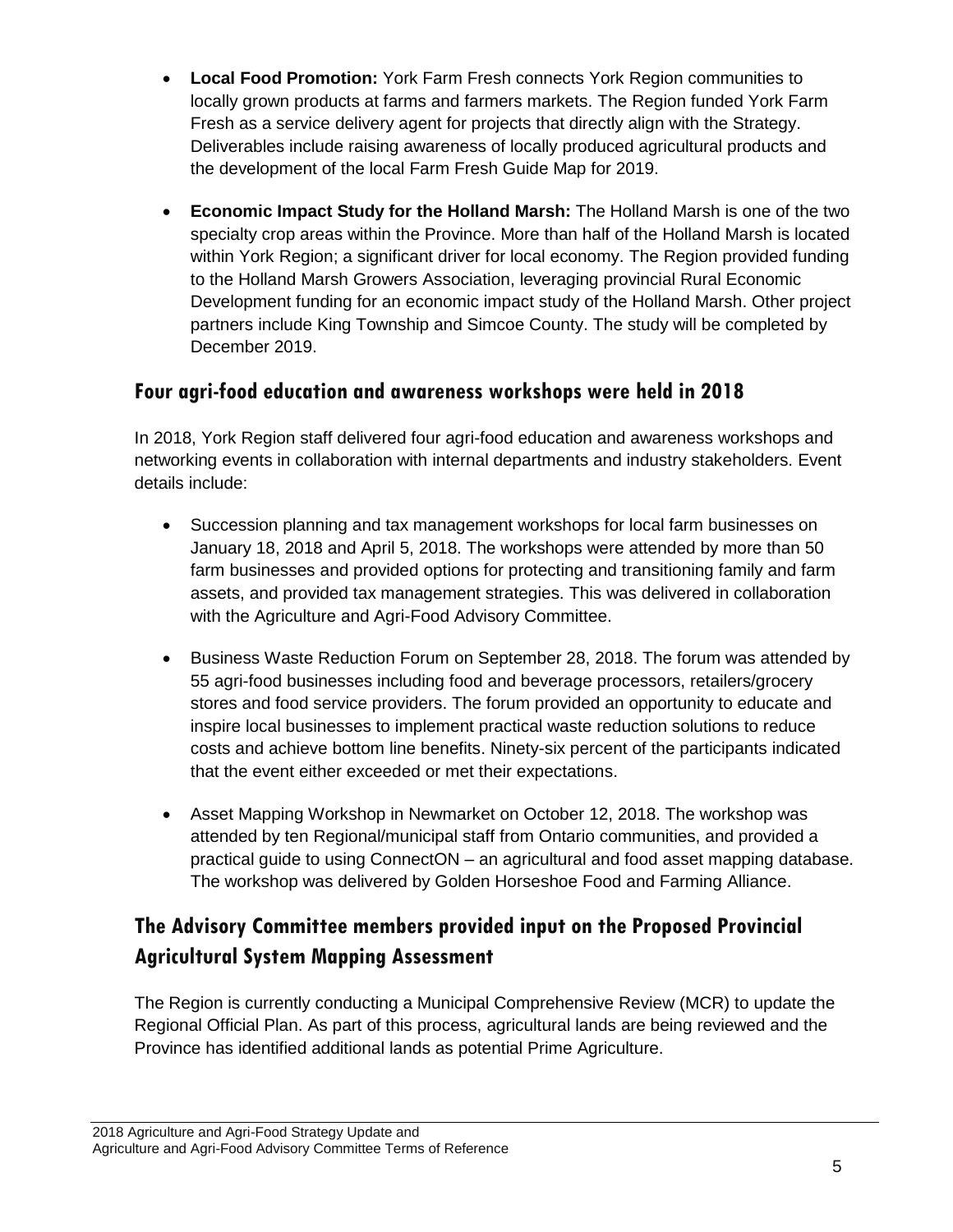The Agricultural and Agri-Food Advisory Committee has been engaged in the review of the proposed Provincial Agricultural Mapping System. A report on the review is anticipated for the June Committee of the Whole cycle.

## **2019 Agriculture and Agri-Food initiatives will focus on stakeholder communication, continued collaboration and capacity building**

In 2019, the Region, its local municipalities and Agriculture and Agri-Food Advisory Committee will continue to prioritize and deliver the action items as part of agriculture and agri-food initiatives.

2019 deliverables include:

- Continued collaboration with agri-food stakeholders on education and outreach activities to build capacity for the agri-food industry in York Region.
	- o The Region supported an agri-food sustainability conference hosted by Provision Coalition on "Using the Power of Data for Making Food Sustainably" held on February 26-27, 2019 in the City of Vaughan. This event provided learning and networking opportunities for local agri-food businesses. Staff engaged with over 140 participants from the agri-food value chain, bringing awareness of agriculture and agri-food initiatives in York Region.
	- o Staff hosted a two-day workshop on March 25, 2019 and April 1, 2019 Growing Your Farm Profits – in partnership with Ontario Soil and Crop Improvement Association (OSCIA) and the Township of King. The workshop, attended by 16 farm businesses was designed to help farmers develop and reach improved business goals and raise awareness of funding incentives from the Canadian Agricultural Partnership.
- Implementing the strategic communications plan to strengthen communication with stakeholders and raise the profile for the agriculture and agri-food sector across the Region. The plan includes:
	- $\circ$  A series of presentations to promote the Agriculture and Agri-Food Strategy initiatives to local municipal Councils, internal staff, and agri-food stakeholders. This provides an opportunity for staff to connect with stakeholders to leverage ongoing agriculture and agri-food resources and coordinate initiatives.
		- Staff delivered presentations to local Council in King Township and Georgina on April 15, 2019 and April 17, 2019 respectively.
		- Staff participated in the Earth Week Fair at the Region and hosted a lunch and learn to promote local food on April 26, 2019.
	- o Launch of a local food awareness campaign in collaboration with York Farm Fresh in Q4 of 2019.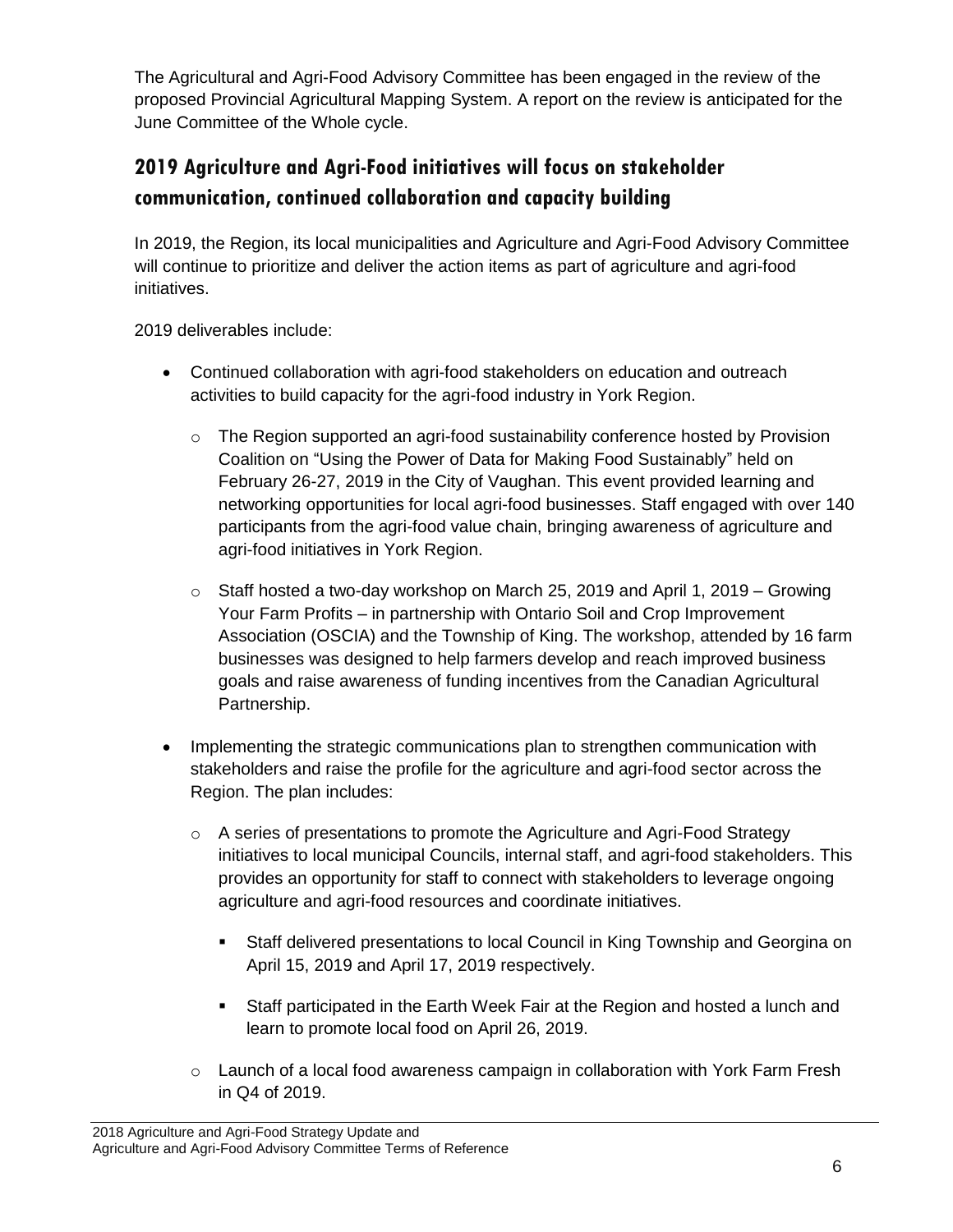Collaboration with York University Community Innovation Hub (YSpace) on a pilot in the Fall of 2019 to design components of a Food Accelerator Program. The program will assist food start-up companies (consumer packaged goods) in bringing their business access to markets and scaling up. The program will focus on four streams including product packaging, pricing, operational logistics, and sales strategies.

## **Staff continue to work with the Advisory Committee to deliver action items in the Agriculture and Agri-Food Strategy**

Staff will continue to work with the Agriculture and Agri-Food Advisory Committee to evaluate and develop a work plan to deliver the remaining actions prioritized as medium to long term in the Strategy. These include development and implementation of an Agricultural Community Investment Plan, and an Agriculture and Agri-Food Business Retention and Expansion (BR&E) study.

#### **TERMS OF REFERENCE REVIEW**

#### **The Terms of Reference for the Agriculture and Agri-Food Advisory Committee has been updated**

Region staff initiated a review of the 2015 Terms of Reference with the Agriculture and Agri-Food Advisory Committee in August, 2018. Changes to the Terms of Reference were necessary to:

- Reflect the connection of the role of the Agriculture and Agri-Food Advisory Committee with the Agriculture and Agri-Food Strategy
- Make the Terms of Reference consistent with other advisory committees at the Region

## **The proposed Terms of Reference aligns closely with the Agriculture and Agri-Food Strategy**

The majority of revisions in the proposed Terms of Reference have been made to align with the Agriculture and Agri-Food Strategy. In addition, several operational changes have been made to make the Terms of Reference consistent with other Regional Advisory Committees (e.g., Planning Advisory Committee). The proposed Terms of Reference include three (3) strategic and five (5) operational revisions as outlined below:

Strategic revisions include:

 Adding agri-food presence to the group to balance representation from producers, input suppliers, food processing, distribution, food retailers and food service. This inclusion will make the Advisory Committee representative of the agri-food sector in the Region and reflect the intent of the Strategy.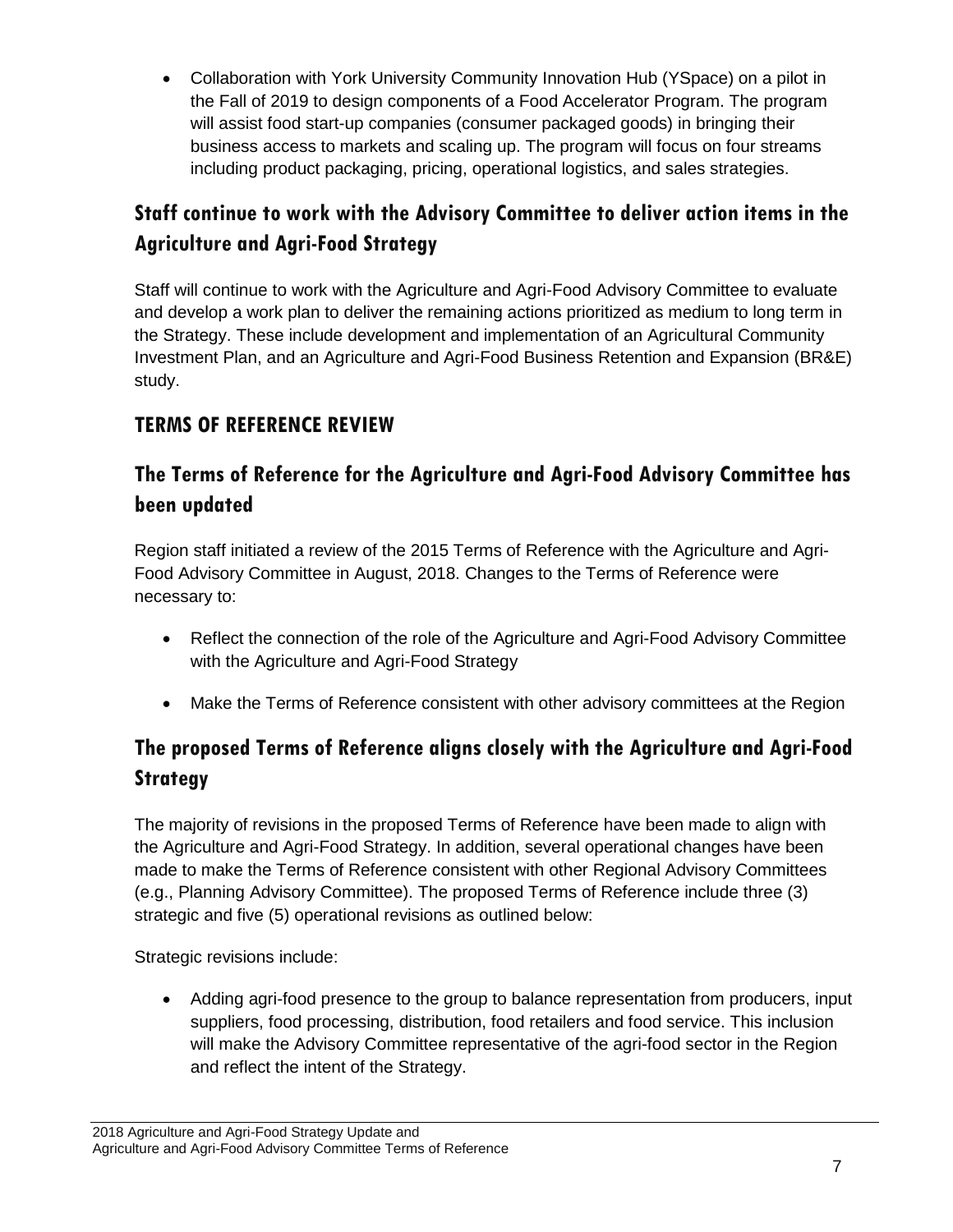- The Mandate section has been updated to include the purpose and reflect the connection to the Agriculture and Agri-Food Strategy. The Goals section has been eliminated to make the Terms of Reference consistent with the Region's other Advisory Committees.
- The name of the group and wording throughout the Terms of Reference has been revised to reflect and align with the Agriculture and Agri-food Strategy, as there is no mention of the Strategy in the current Terms of Reference. The name "Agriculture and Agri-Food Advisory Committee" will reflect the connection of the role of the group with the Strategy and other advisory committees.

Operational revisions include:

- Non-named members (from agricultural and agri-food groups) will remain eligible for reappointment up to a maximum of two (2) terms, with a need to re-apply for consideration after each municipal election.
- Adding a public call for membership advertised through print and electronic media. Applications will be directed to the Office of the Regional Clerk, for consideration by Regional Council.
- Adding support from the Regional Clerk's Office to coordinate and support Committee meetings.
- Increasing the number of meetings to six per year, with additional meetings that may be held at the request of the Chair.
- If membership is comprised of an even number, then quorum is one-half of the membership.

Consultation on the proposed Terms of Reference (Attachment 1) has occurred with the Regional Council representatives appointed by Council and a separate meeting was held with previous Liaison Group members to review the proposed changes.

#### **Upon approval of the proposed Terms of Reference, the process for selecting Advisory Committee members will be initiated by staff**

Upon approval of the proposed Terms of Reference, staff will work with the Council representatives appointed to the Advisory Committee and the Regional Clerk's office to recruit membership. Citizens and nominated representatives of organizations from agricultural and agri-food groups will be invited to apply. A public call for membership will be advertised through print and electronic media, including posting on York.ca. In addition, staff will reach out to past members and industry associations to spread the word for recruitment. A matrix with criteria will be established to evaluate the applicants. Qualified applicants will be interviewed by a panel of Regional Staff and a list of potential candidates will be recommended for council approval.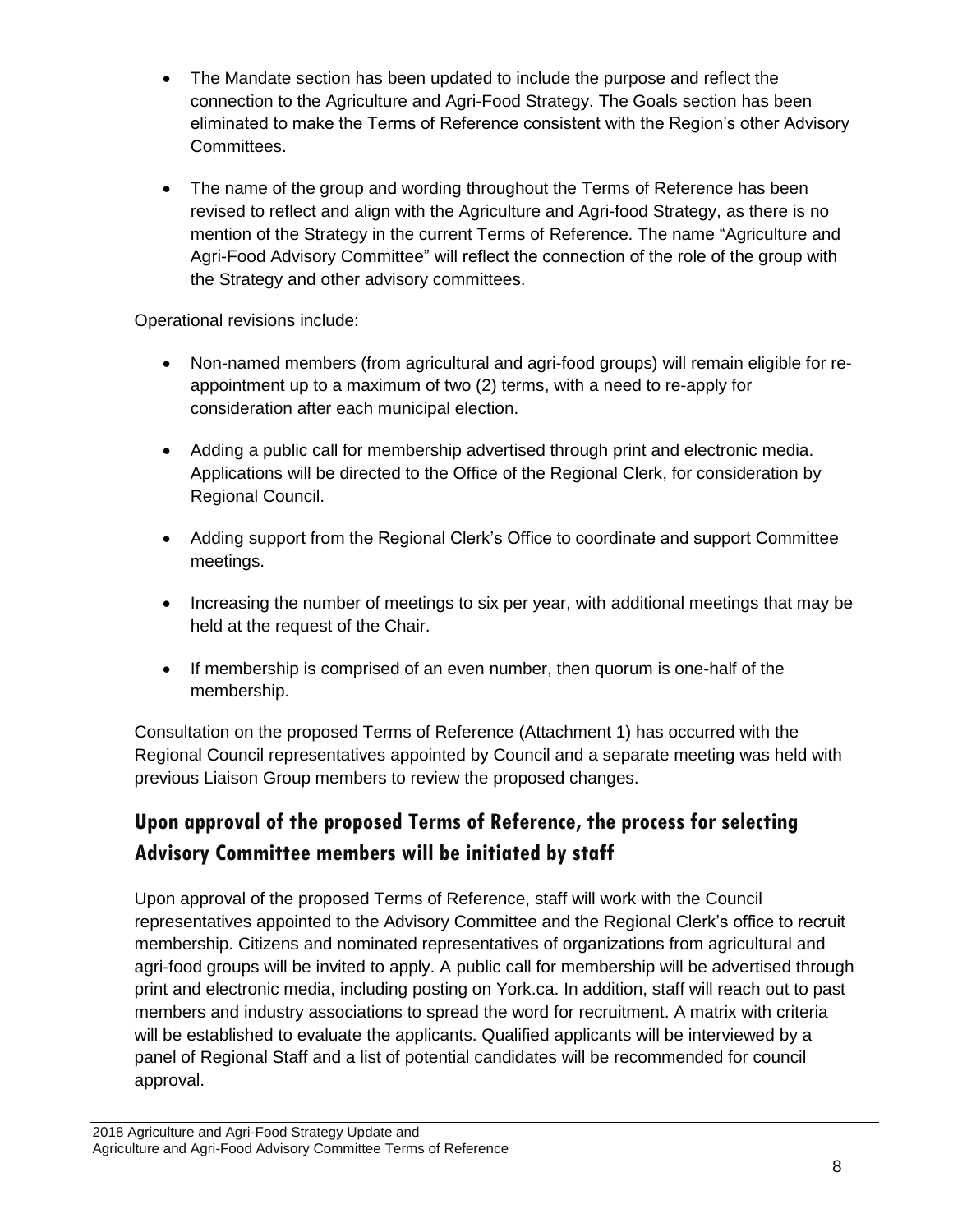#### **Agriculture and Agri-Food Strategy is supported by approved Regional plans**

The goals and objectives of the Agriculture and Agri-food Strategy are supported and integrated within the following Regional Council approved plans:

- **Vision 2051**: Includes "A Resilient Natural Environment and Agricultural System" goal area where the agricultural areas are thriving and provide healthy food and resources to a growing population.
- **York Region Official Plan – 2010**: Chapter 6 is dedicated to Agricultural and Rural Areas which form an important part of the fabric of York Region, supporting a vibrant agricultural community.
- **2019 to 2022 Strategic Plan:** The strategic priority areas focus on "Building sustainable communities and protecting the environment with a resilient natural environment and agricultural system" and "Increasing economic prosperity by fostering an environment that attracts business, grows employment opportunities and attracts people".
- **SM4RT Living Plan:** Food Waste Reduction Strategy and the Good Food Program, promote buying local farm fresh food to help residents gain a better connection and appreciation for their food while reducing food waste.

## **5. Financial**

The Strategy identified a number of strategic objectives and actions for consideration as part of implementation. Some of these are no cost or low cost, or are already pursued by the Region, while others have potential resource and budget implications. Funds for 2019 Agriculture and Agri-Food implementation activities are included in the approved budget.

# **6. Local Impact**

The Agriculture and Agri-Food Strategy supports and complements the goals and interests of the Region's local municipal partners. Staff from local municipalities participated in the development and review of the Strategy and will continue to attend Agriculture and Agri-Food Advisory Committee meetings. Regional staff partner with local municipalities to deliver programs and execute the Strategy. The Strategy is shared with local municipalities to be leveraged as they develop their respective agriculture and agri-food plans and initiatives.

# **7. Conclusion**

Through implementation of the Agriculture and Agri-Food Strategy, York Region continues to demonstrate a strong commitment to the agriculture and agri-food sector.